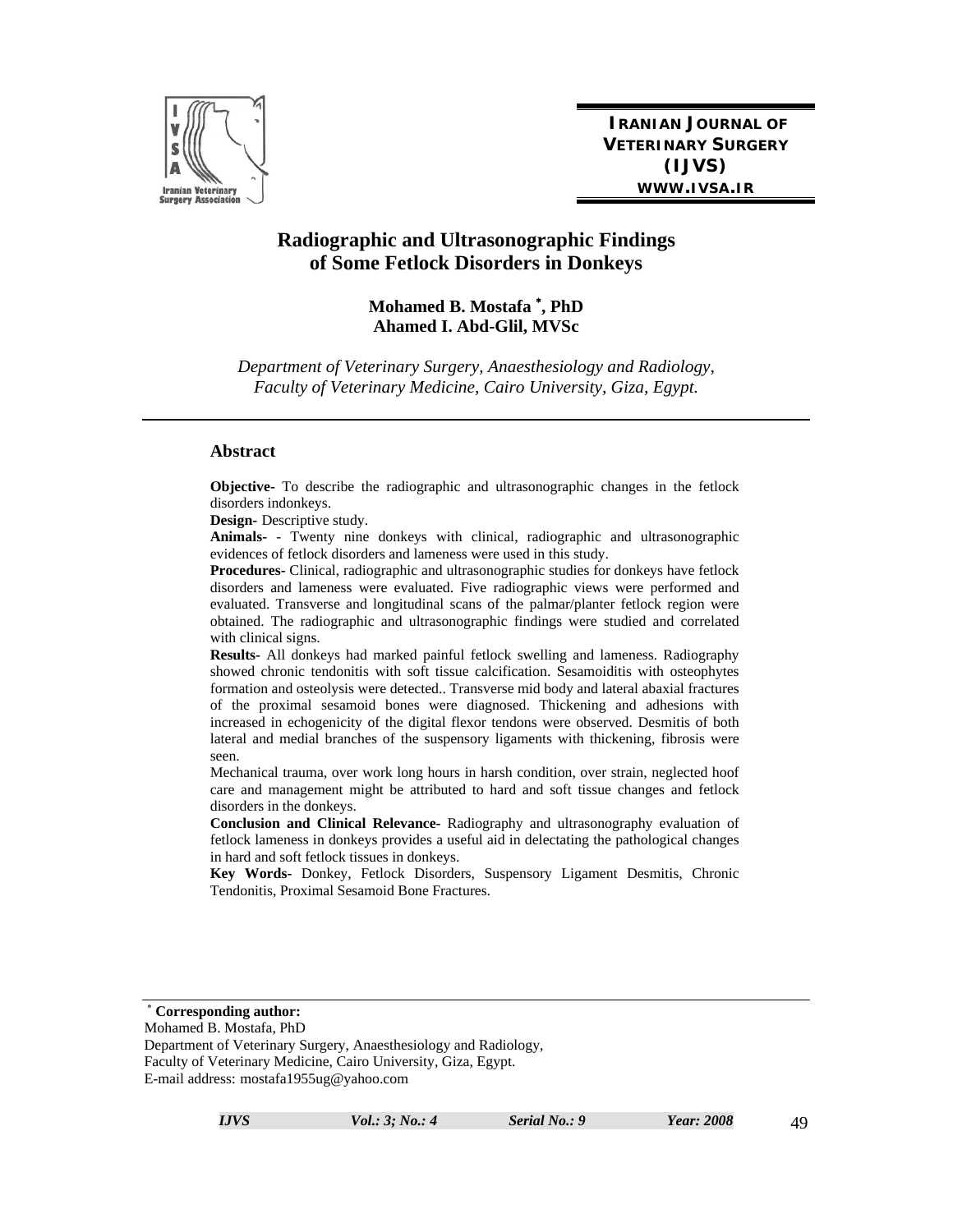### **Introduction**

Donkeys have been employed as working animals and played an important role in the provision of energy for agriculture production over 5,000 years. The world population of donkeys have ranged to  $44$  millions and have tendency to increase.<sup>1</sup> Little is known about surgical affections among donkeys. Laminitis, chronic pedal bone sepsis, sarcoids and colic were the more surgical affections described.<sup>2</sup> Diseases of the fetlock region in the horse have been studied both radiographically<sup>3</sup> and ultrasonographically.<sup>4,5</sup>

Donkeys are considered the main draught animals among equine in Egypt. Yet it is subjected to overuse and neglected hoof care. The incidence of donkey lameness in the surgery clinic was represented 39.6%. In addition, the incidences of fetlock joint and tendon disorders among other affections causing lameness were 36.4% and 48.8% respectively.<sup>6</sup>

Recently, ultrasonographic has allowed better definition of injuries to fetlock soft tissues in the horse. Relatively little studies have been done to study the tendons and ligaments in the donkey fetlock region ultrasonographically. The aim of this study was to describe the radiographic and ultrasonographic findings of some fetlock disorders in donkeys.

# **Materials and Methods**

Twenty nine donkeys (19 males and 10 females) ranging in age from 2 to 9 years (mean 5 years) and body weight from 150 to 350 kg. (Mean of 250 kg) were referred to the surgery clinic for investigation of fetlock lameness. These donkeys were used for draught pulling of the cart. The duration of clinical signs of lameness prior to the presentation was 3 to 60 days. The severity of lameness was graded on a scale from 1 to 5 grades.<sup>7</sup> The fetlock region was examined thorough palpation or fetlock flexion test. Any painful response to fetlock manipulation was recorded.

Radiography was performed upon admission in all cases using mobile X-ray machine (Fischer). The radiographic setting factors ranged from 45 to 55 kvp, 10 mAs and 90 cm FFD. Each radiographic examination was comprised of 5 projections, dorso-palmar/planter, lateromedial, flexed latero-medial, lateral oblique and medial oblique projections.

Ultrasonongraphy was performed upon admission in all cases after clipping, shaving and applied a couple gel over the fetlock region. Ultrasonographic examination of the palmar/planter aspect of the fetlock soft tissue structures was performed using a 7 MHz micro convex transducer with and without stand off pad. (Just vision 200, Toshiba). Transverse and longitudinal images were obtained. The fetlock soft tissue structures were examined ultrasonographically from the proximal sesamoid bones till the mid of the first phalanx. The contra lateral limb was also obtained for comparison study

# **Results**

The findings of the clinical and radiographic examinations showed that chronic tendonitis was diagnosed in 14 cases, fractures of the proximal sesamoid bones in 10 animals and sesamoiditis in 5 cases. The palmar/planter aspects of the fetlock joint were diffusely swollen, painful and a sort of hotness was detected. Some animals were non weight bearing on the affected limb at the time of presentation. Chronic tendonitis showed enlargement and thickening of the superficial (SDFT) and deep (DDFT) flexor tendons with no discrimination between them. Fetlock flexion test exacerbated lameness. Radiographic changes have soft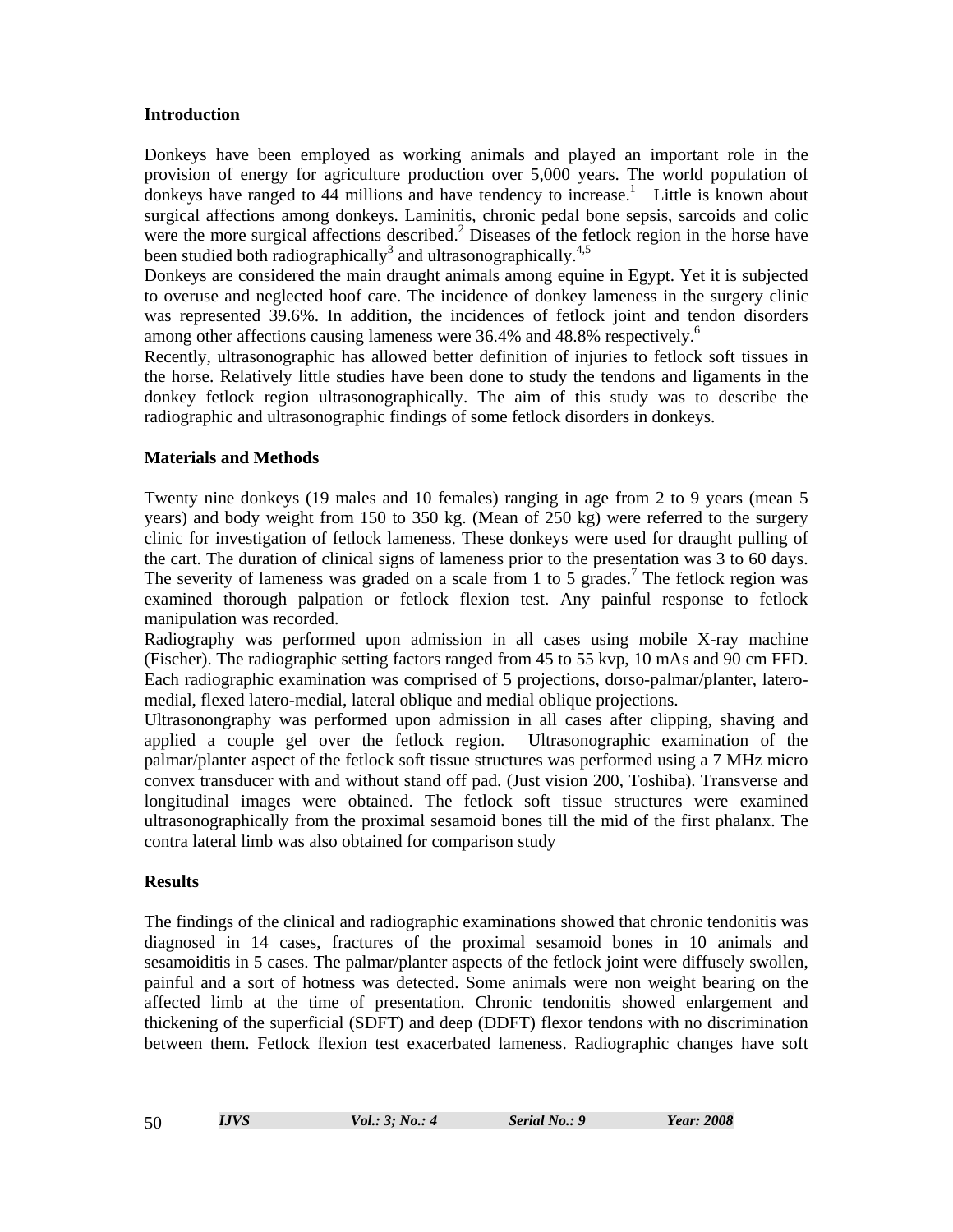

**Figure 1.** Transverse ultrasonographic image of the palmar aspect of the left fore limb fetlock at 5 year old she donkey with chronic tendonitis. (B) There is enlarged, hyperechoic associated with hyperechoic adhesions between the SDFT and the DDFT (Arrow). The dorsopalmar dimension of the SDFT was 3.8 mm and the DDFT was 6.8 mm. (A) the normal palmar aspect of contra-lateral fetlock. The dimension of the SDFT was 3.5 mm and the DDFT was 4.6 mm.

tissue thickening with calcification at the palmar/planter aspects of the metacarpal/metatarsal and the proximo-dorsal aspect of the proximal phalanx were detected in chronic tendonitis.

The ultrasound imaging showed enlargement and adhesion between of the SDFT and DDFT (Fig 1). Desmitis of the medial and lateral suspensory ligament branches were identified. The medial suspensory ligament branch had hyperechoic fibrous layer around the branch. In addition, the lateral branch appeared enlarged with decreased in echogenicity and presence of anechoic areas within the branch (Fig 2).

Sesamoiditis of the proximal sesamoid bones were encountered in the hind limbs of 5 cases. Radiographic abnormalities included new bone

proliferation in 3 cases and osteolytic changes at abaxial border of the sesamoid bones in two cases. Ultrasonographic scans of suspensory ligaments showing desmitis and enlargement of the branches with irregularities in its contour. The lateral suspensory ligament had desmitis with cleft like tear or crescentric anechoic lesion associated with sesamoiditis (Fig.4).



**Figure 2.** Transverse ultrasonographic image of the lateral (A) and medial (B) suspensory ligament branches desmitis at 8 year old male donkey with chronic tendonitis. (A) There is anechoic areas and decreased in echogenicity within the lateral branch. (B) There is hyperechoic fibrous layer around the medial branch (arrow)



The proximal sesamoid bones fractures were recorded in 10 cases and were attributed to traumatic kicking especially in the hind limbs or motor care accident in the fore limbs. Transverse mid body (Fig.5) and abaxial lateral sesamoid fractures (Fig. 6) were the main findings in the present study. These animals admitted with non weight bearing in the affected limb. The palmar/planter SDFT, DDFT and suspensory ligaments showed hard painful swelling at the fetlock region.

Ultrasonographic abnormalities included desmitis of both lateral and medial suspensory ligament branches associated with extensive hypoechoic region. Chronic cases of the

| I.JVS | <i>Vol.</i> : $3: No.: 4$ | Serial No.: 9 | Year: 2008 |  |
|-------|---------------------------|---------------|------------|--|
|       |                           |               |            |  |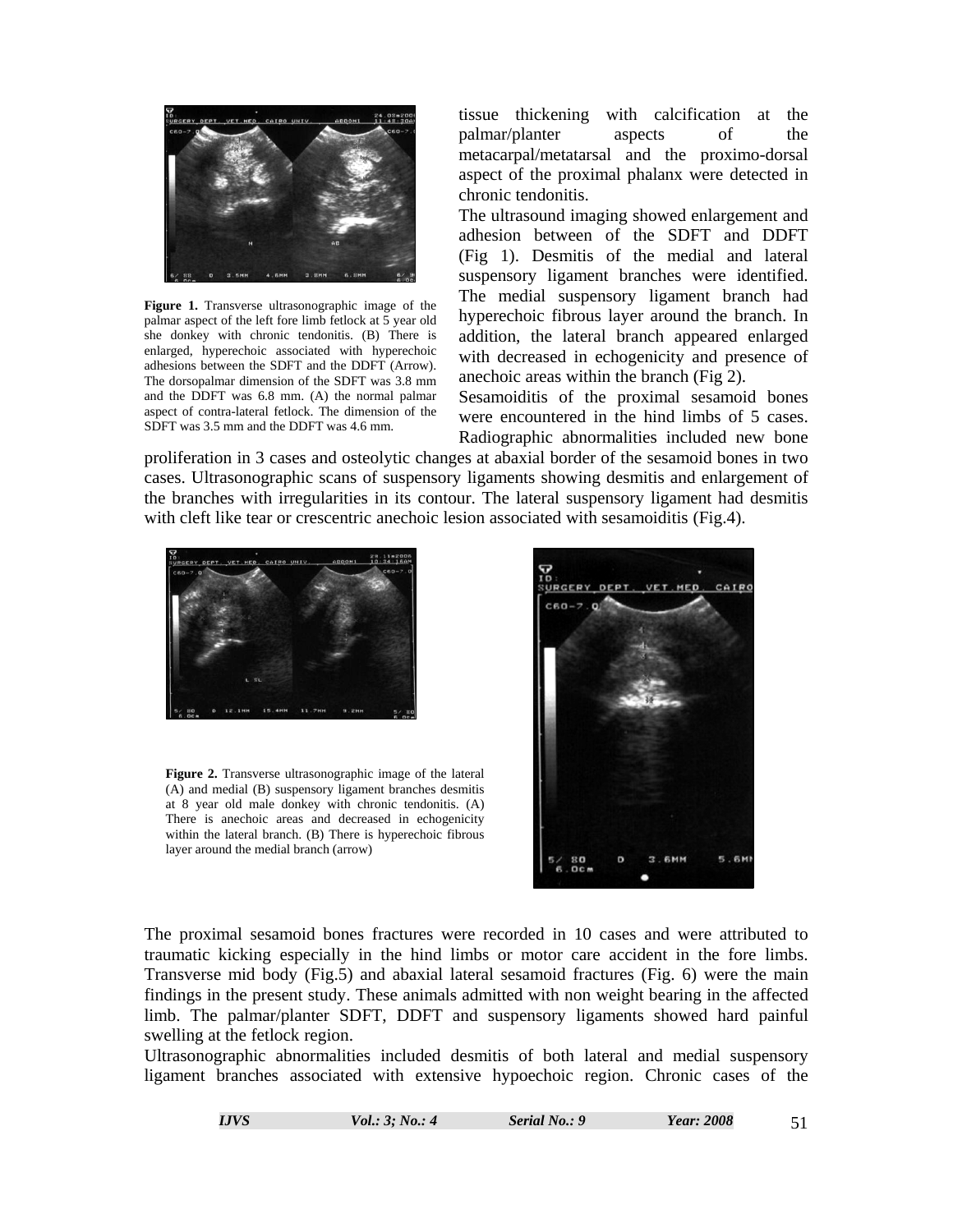fractures, the suspensory ligament branches had fibrous hypoechoic adhesions with the surrounding tissues and calcification was detected.

#### **Discussion**

The fetlock region in equine has a fairly rich and somewhat a complex anatomy. These areas are common sites for a multiple injuries and lameness. Lameness of this area can be sometimes difficult to diagnosis. Ultrasonongraphy and radiography have become an integral part of equine lameness diagnosis.<sup>5</sup>

Chronic tendonitis, sesamoiditis and fractures of the proximal sesamoid bones were the more prominent conditions diagnosed. Chronic tendonitis represented (48.8%) among other tendon injuries in donkeys.<sup>6</sup> The too heavy loads carried by these draft donkeys, working on uneven or muddy roads in addition to neglected hoof care and management might be attributed to the increased incidence of chronic tendonitis in this investigation.

There is direct relationship between the shape of



**Figure 4.** Transverse ultrasonographic image at 4 year old male donkey affected with sesamoiditis. There is a crescent or half moon an echoic lesion of the lateral suspensory ligament desmitis (arrow).

the hoof and the condition of the tendon.<sup>6,8</sup> The overgrown hoofs, boxy hoofs and curled out hoofs will disturb the normal foot axis and the dynamics of the affected foot resulting in chronic pathological changes at the supportive apparatus. Additionally, local micro vascular stasis at the fetlock joint capsules and the superficial digital flexor tendons were detected in overgrown hoofs in donkeys.<sup>8</sup> The decreased angle of the foot axis and increased in the length of the hoof wall at the toe played an important role in increased incidence of irreversible pathological and radiographic changes in the phalangeal region.<sup>9</sup> Consequently, soft tissue swelling and dystrophic calcification at the palmar/planter aspects of donkey fetlock region were observed.

The ultrasonographic evaluation of chronic tendonitis has been studied extensively in the horse.<sup>5,10</sup> Marked thickening, increased in size and presence of dystrophic calcification, associated with loss of normal structural integrity in digital flexor tendonitis in the horse were attributed to chronic inflammation and recovery. Therefore, overuse of these animals and neglected hoof care could be attributed to pathological changes seen.

The proximal sesamoid bones are part of the suspensory apparatus of the fetlock joint that prevents hyperextension during strenuous exercise. Increased tensile forces and direct trauma have been attributed to proximal sesamoid fractures.<sup>7</sup> The most sesamoidean body fractures in the horse occurred during fatigue and related to hypertension of the fetlock joint.<sup>11</sup> Therefore, transverse mid body fractures and abaxial lateral sesamoid fractures in donkeys could be attributed to mechanical trauma in the present study.

Soft tissue swelling, desmitis and preligamentous fibrosis with surrounding tissues have been detected in sesamoid bone fractures.<sup>12</sup> Sesamoiditis in the horses were related to mechanical factors or circulatory disturbances.<sup>13</sup> However, sesamoiditis in donkeys were mainly due to mechanical trauma. The ultrasonographic scans showed, desmitis, irregulatory in the contour and cleft like tear in the lateral suspensory branch. These findings in sesamoiditis suggested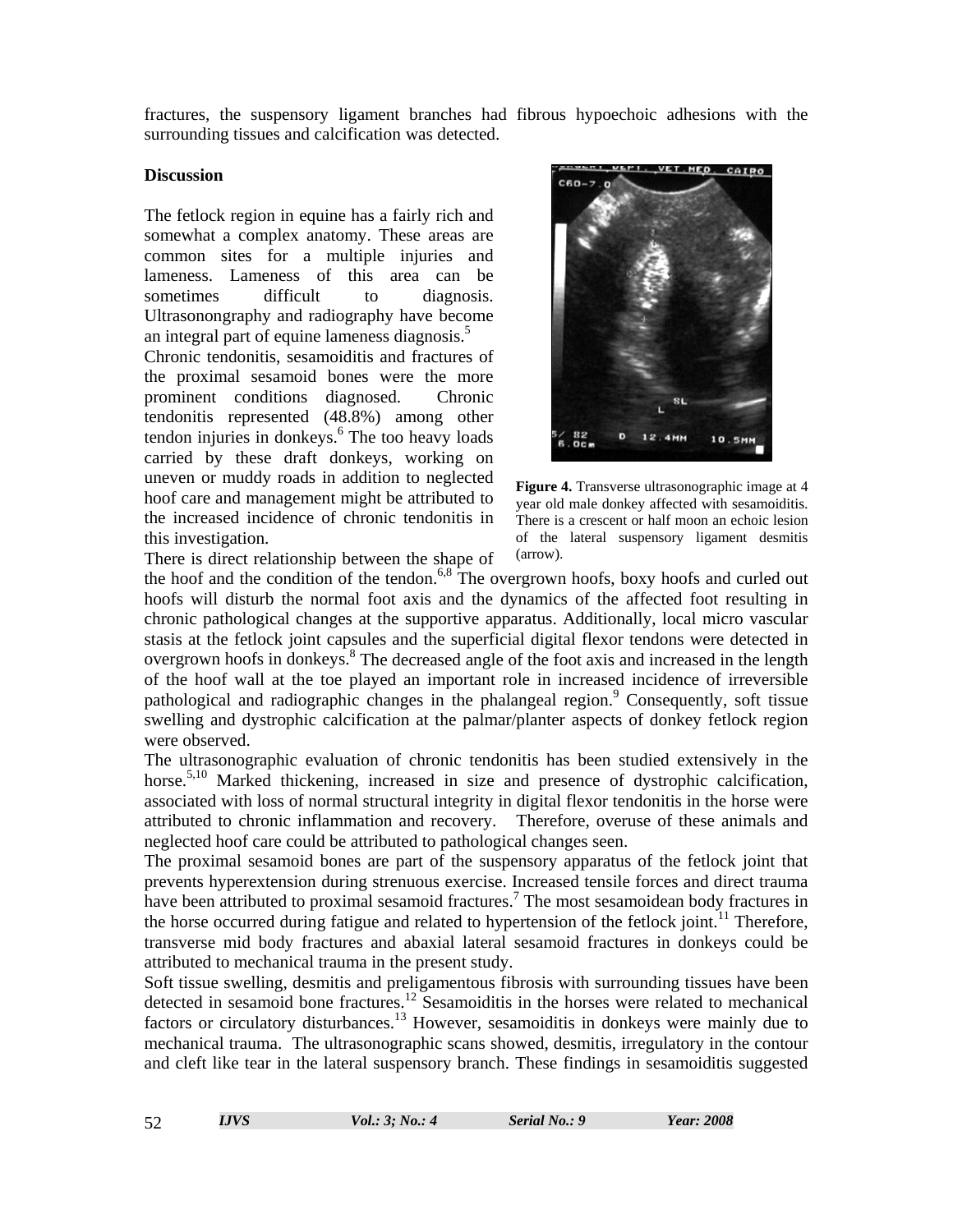excessive strain of the suspensory ligament branches at insertion around the fetlock including the sesamoid bones.<sup>5</sup>



**Figure 5.** Latero-medial projection of 3 year old male **Figure 6.** Dorso-palmar projection of 4 year old male donkey. There is comminuted abaxial fracture of lateral sesamoid bone (arrow).



donkey (left is medial) a basilar fracture (short arrow). In the lateral sesamoid bone there is a well defined transverse fracture line at the mid body of the bone (long arrow).

In conclusion, radiographic and ultrasonongraphy studies proved to be valuable tools in diagnosis of fetlock disorders in donkeys. Chronic tendonitis, fractures of the proximal sesamoid bones and sesamoiditis associated with soft tissue changes were the most frequently conditions diagnosed. Over strain of tendinous and ligamentous structures associated with over work long hours in harsh condition, in addition to neglected hoof care and managements play an important role in donkey fetlock disorders.

#### **References**

- 1. FAO, 1995. FAO Production year book, volume 48 (1994) Food and Agriculture Organization, Roma, Italy.
- 2. Svendsen MBE. The professional hand book of the donkey, complied for the donkey Sanctuary. Whitter books limited, 18 Anley Road, London W14 OBY- printed by Midas. 1997.
- 3. Vanderperren K, Saunders JH. Diagnostic imaging of the equine fetlock region using radiography and ultrasonography. Part 2: The bony disorders. The veterinary Journal. 2008 doi:10.1016/j.tvj.2008.01.017.
- 4. Genovese, R.L., Rantanen, N.W., Hauser, M.L., Simpson, B.S. Diagnostic ultrasonography of equine limbs. Veterinary Clinics of North America- Equine Practice 2, 145-226
- 5. Reef VB. Musculoskeletal ultrasonograhy. Equine Diagnostic Ultrasound. Saunders, Philadelphia, PA, 1998: 39-186
- 6. El-Husseny IN. Studies on tendon injuries in equine. M.V.Sc. Thesis Cairo University. 1996.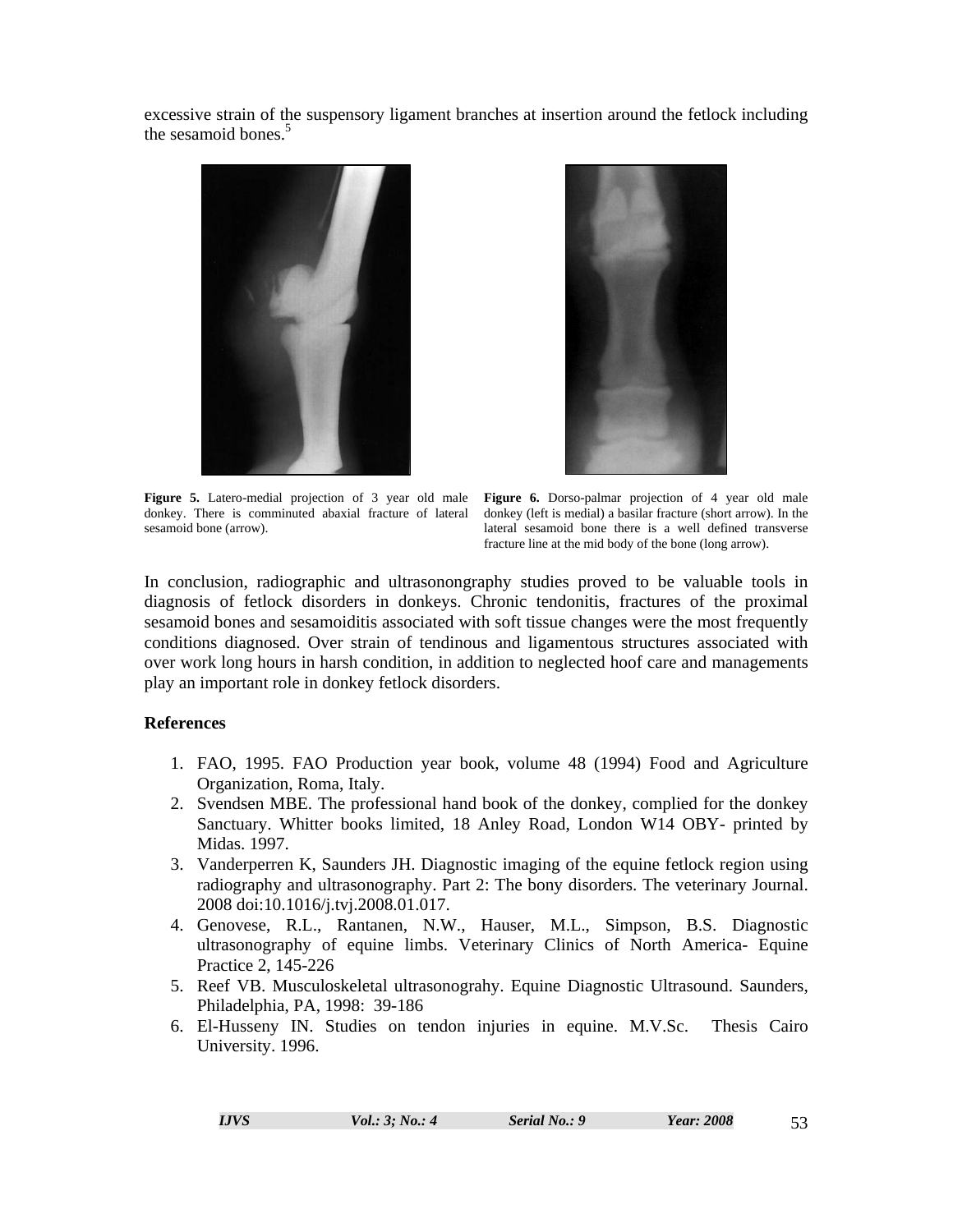- 7. Stashak TS. Admas' lameness in horses.  $5<sup>th</sup>$  ed. Lippincott, Williams and wilkens, Philadelphia PA. 2002.
- 8. Soliman AS, Mostafa MB, Ragab GA. Vascular changes in the soft tissues of the fetlock joint of donkeys undergoing various hoof deformities. Alexandria journal of Veterinary Science. 1992, 8: 7-12.
- 9. Mostafa MB, Katitaita DO. Donkey foot axis measurements in overgrown hoof. Indian journal Veterinary Surgery 2003, 24; 50.
- 10. Barr ARS, Dyson SJ, Barr FJ, O'Brien JK. Tendonitis of the deep digital flexor tendon in the distal metacarpal/metatarsal region associated with tenosynovitis of the digital sheath in the horse. Equine Veterinary Journal. 1995, 27: 348-355.
- 11. Dyson S. Diagnosis and prognosis of suspensory desmitis. In : Proceedings Dubia International Equine Symposium. Bonsall, C.A., Matthew R. Rantanen design. 1996: 207-225.
- 12. Farrow CS. The fetlock joint. In. Farrow, C.S. (Ed.), Veterinary Diagnostic Imaging in the horse. Elsevier, St. Louis, 2006: 128- 305.
- 13.Cornelissen BPM, Rijkenhuizen ABM, Buma P, Barneveld A. study on the pathogenesis of equine sesamoiditis: the effects of experimental occlusion of the sesamoid artery. Journal of Veterinary Medicine Series A- Physiology pathology clinical Medicine. 2002, 49: 244-250.